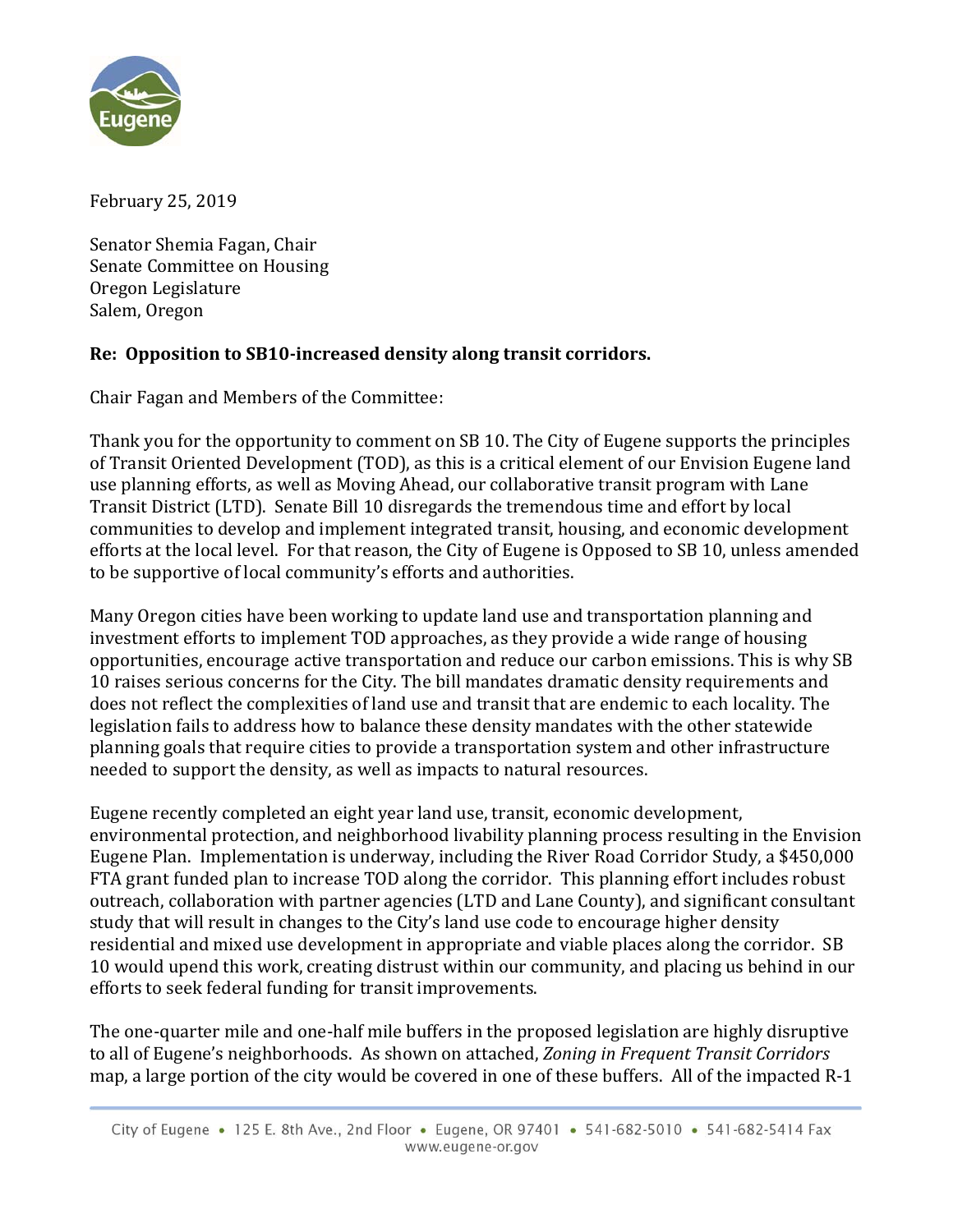Low Density Residential zoned land would need to be upzoned to a higher density, as the maximum density in R-1 is 14 dwelling units per acre. The table below shows the total acreage of R-1 zoned land that SB10 would require to be upzoned. The vast majority of these properties are developed for low density residential uses (mainly single family homes). In fact, if SB10 were implemented as written, over 30% of the R-1 zoned land within the UGB would be impacted.

| <b>Distance from Frequent Route</b>                                    |                     |
|------------------------------------------------------------------------|---------------------|
| Corridor                                                               | <b>Sum of Acres</b> |
| R-1 within one-quarter mile<br>R-1 within One-quarter mile to one-half | 2,659               |
| mile                                                                   | 2,935               |
| <b>Grand Total</b>                                                     | 5,594               |

It will be complicated and expensive to upgrade the transportation system to serve the SB 10 zoning pattern and meet the congestion performance standards in the Transportation Planning Rule and the Oregon Highway Plan. The zoning pattern mandated in SB10 amplifies these challenges and will be difficult to address under Oregon's Statewide Planning Goals, which will leave these changes open to legal challenges. It is difficult to see how the State, the Central Lane MPO, and the City of Eugene could create and fund a transportation system that would support the density pattern mandated in SB 10.

Through our experience we have also found that rezoning property is not enough to compel higher density development to occur, and typically financial and other incentives are necessary. As part of the River Road Corridor Study, a market analysis will be completed to determine what interventions may be necessary to realize the type of development that meets our community vision. 

Finally, one of the realities that has a tremendous impact on the City of Eugene's land use, planning, and development efforts, is that of litigation and appeals to land use decisions. SB10, as written, does not provide the clarity to adopt at the local level and unless amended, will create the foundation for future appeals on Eugene land use decisions. This will require the dedication of scarce land use and legal resources toward implementing the requirements of SB10, rather than utilizing those resources to successfully implement the current TOD plans.

The City of Eugene appreciates the opportunity to comment and is willing and able to work with the committee and stakeholders on ways to encourage more development that is supportive of our transit investments. Yet, if there are not substantial opportunities to revise the proposed legislation, we will be strongly in opposition to the bill's current prescriptions.

Sincerely, 

Lucy Vines

**Mayor Lucy Vinis**